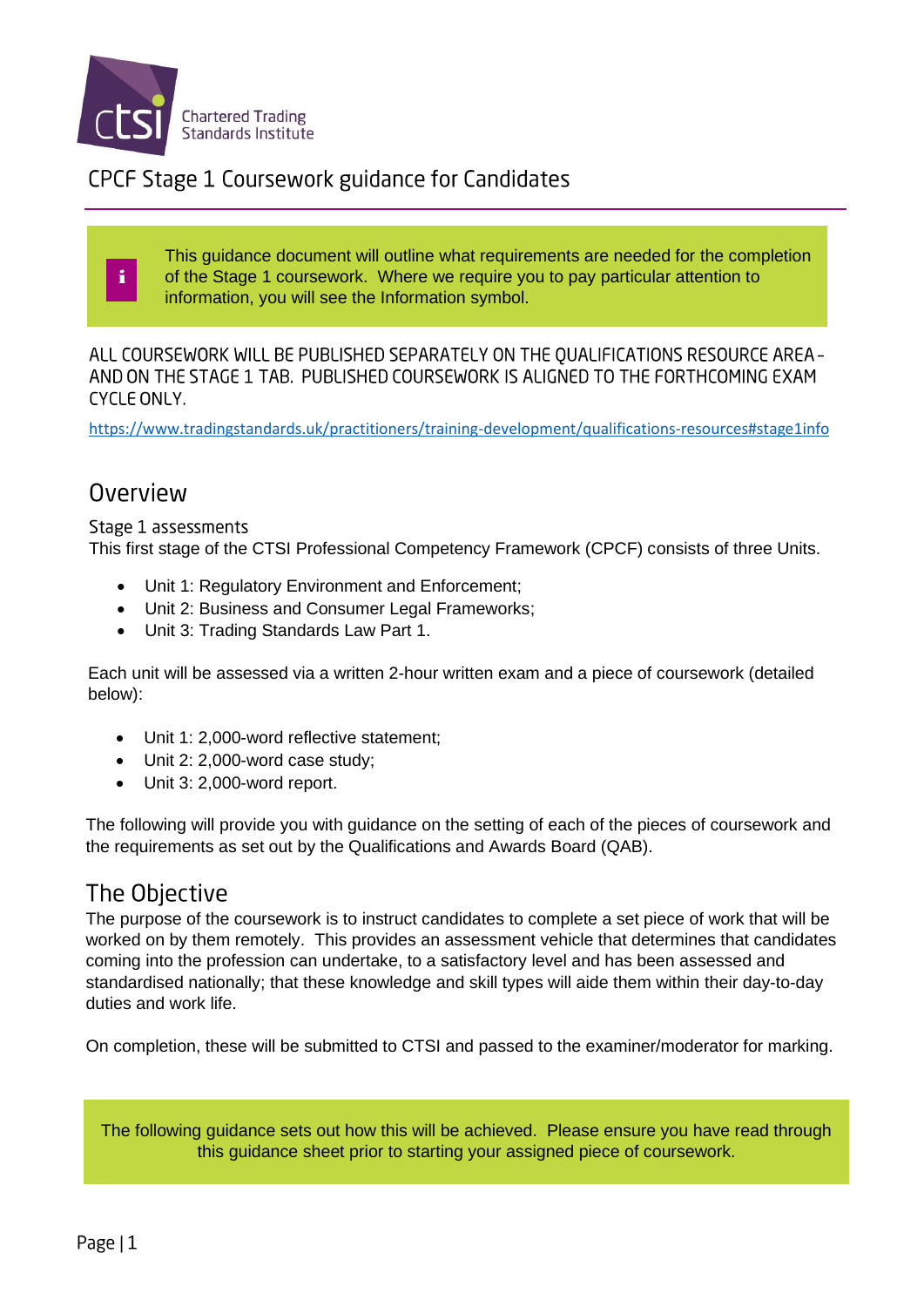### Assessment

Assessment of an exam paper, or in this case a piece of coursework is the process of evaluating a candidate's learning. The examiner will generate and collect evidence of a candidate's attainment of knowledge and skills and determine whether their submission of work has been met against the assessment criteria.

The assessment criteria identified by the examiner and moderator is included within the coursework documents, published on the website. This outlines where the marks can be found within the coursework requirement.

Example Assessment Criteria:

| <b>Skill</b>                        | Abilities to show                                                                                                            | $%$ of<br>marks |
|-------------------------------------|------------------------------------------------------------------------------------------------------------------------------|-----------------|
| Knowledge                           | Use of relevant contract and consumer rights law.                                                                            |                 |
|                                     | Identification of relevant parts of consumer protection<br>framework.                                                        | 20              |
|                                     | Identification of appropriate Courts.                                                                                        |                 |
| Understand the business             | Have you engaged constructively with the business?                                                                           |                 |
| you work with                       | Have you taken account of the provisions of statutory codes in<br>order to engage effectively with businesses?               | 10              |
| Choose appropriate<br>interventions | Have you made appropriate and proportionate intervention<br>choices to have the greatest impact on supporting compliance?    | 30              |
|                                     | Have you worked effectively with other organisations?                                                                        |                 |
| Evaluate                            | How have you monitored and reported on your activities and<br>performance?                                                   | 30              |
|                                     | Have you evaluated your activities in relation to your regulatory<br>objectives and your organisations strategic priorities? |                 |
| Structure and reliability of        | Have you produced a well presented and logical statement?                                                                    |                 |
| your reflective statement           | Does your report contain balanced reflection of your work?                                                                   | 5               |
| Research and referencing            | Is any research that you have carried out accurate and any                                                                   |                 |
|                                     | referencing correct?                                                                                                         | 5               |

(The above may change for each year dependent on what the examiner and moderator want you to concentrate on.)

#### **Important information below:**

As part of the assessment process, in addition to ensuring you meet the assessment criteria, you are expected to ensure that you have provided all the relevant areas of information needed for each piece of coursework and to sufficient detail. You should research what a reflective piece of work, a problem-solving report, and an analytical case study should include.

Marks are available for well set out, presented, concise piece of work. That you have shown you have you understood what the examiner has requested.

Please pay attention to where the higher marks are available in each piece of coursework. As shown in the image above, in the **% of Marks** column. This shows you where the majority of marks can be found.

If you work outside of the UK legislative jurisdiction, where there are local legislative requirements, these can be referenced within your coursework. However, where this occurs, you should also make reference to the equivalent UK legislation (and relevant sections/regulations) as listed on the syllabus. Where the UK legislation is not referenced, your piece of coursework will be sent back to you for amendment and re-submission."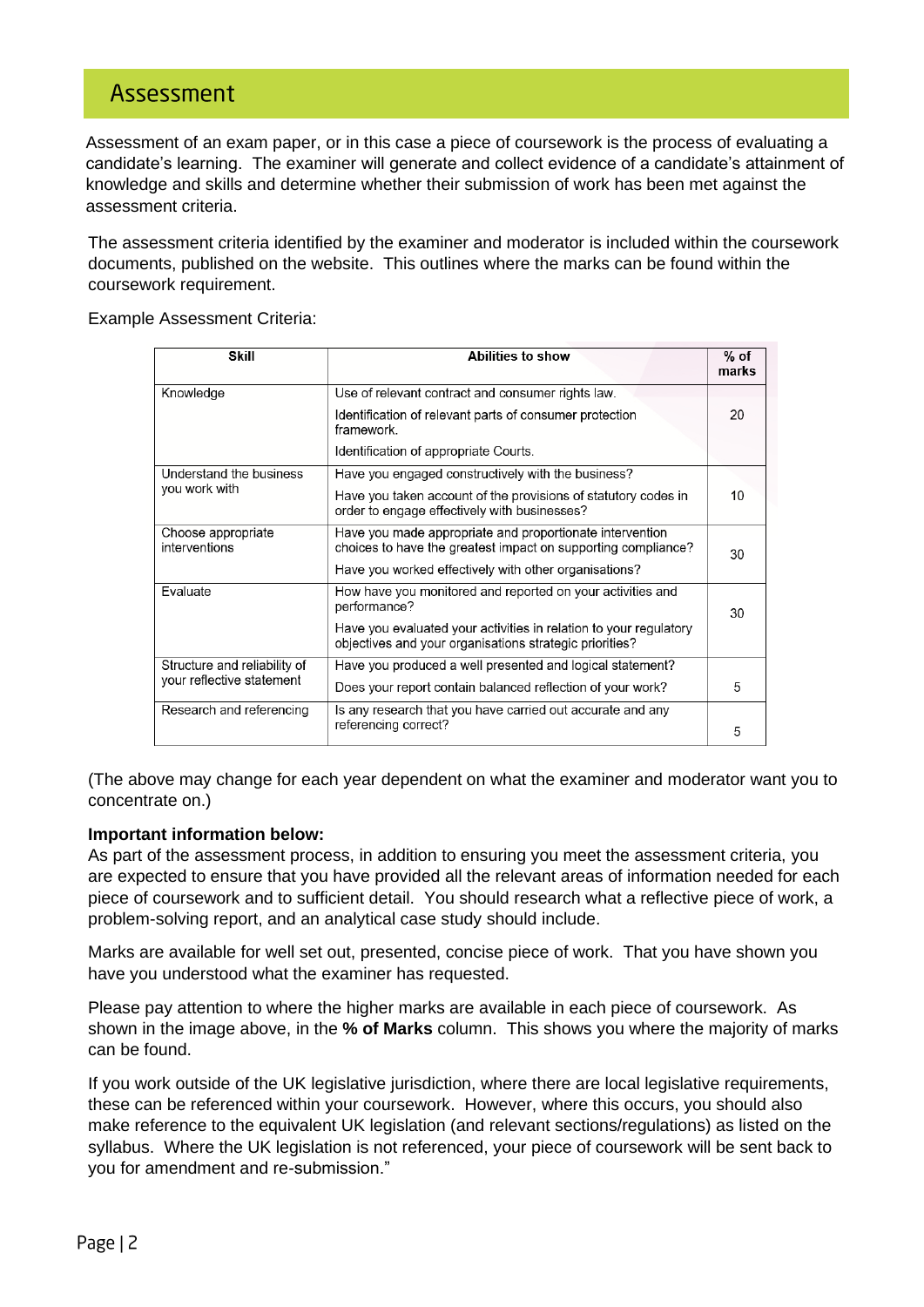If you work outside of local authority trading standards departments, in compliance roles, where it fits against the coursework requirement, you may use a compliance issue which has occurred that has either been investigated internally only, or has involved the intervention/investigation of a TS department.

It is understood that in both of these cases you may not be able to show that you have 'real life' experience of undertaking the activities. Therefore, your coursework should explain your involvement internally, but also provide narrative addressing the assessment criteria from a TS enforcement perspective, "as if" you were investigating as a TS officer would.

Please note that the deadline for coursework for each May cycle is the 1 March. The coursework will then be sent to the examiners after this date and if the examiner feels that this may be deemed unsuccessful, they will provide some feedback. Once we have sent this feedback to the delegate, the resubmission of this piece of coursework will need to occur within 14 days.

These next pages will outline specifics for each individual piece of coursework. Please ensure you have read through this guidance sheet prior to writing your assigned piece of work.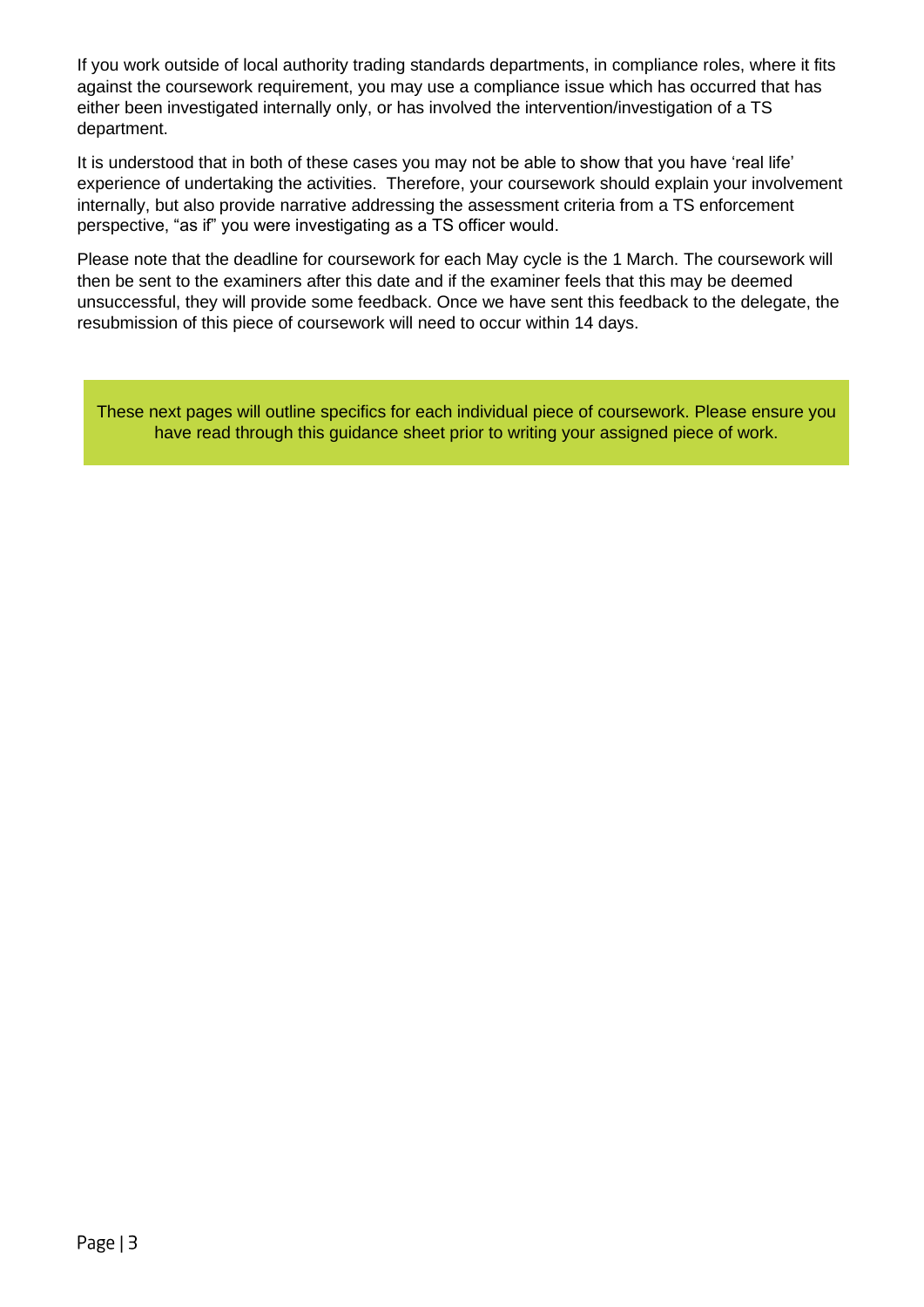## Unit 1: Reflective Statement - the basics

| <b>Coursework Medium:</b> | <b>Reflective Statement</b>                                               |
|---------------------------|---------------------------------------------------------------------------|
| Word Limit:               | 2000 word (+/- 10% allowance)                                             |
| Format:                   | Word document. Ariel 11; 1.5 line spacing                                 |
| Submission medium:        | Electronic – contact Qualifications Team prior to submission on           |
|                           | qualifications@tsi.org.uk -                                               |
|                           | DO NOT SUBMIT YOUR COURSEWORK TO THIS EMAIL ADDRESS                       |
| Pass mark:                | This is a stand-alone element. Candidates must pass at a minimum of       |
|                           | 40%                                                                       |
| Anonymous marking:        | Yes                                                                       |
| Submission date:          | For May assessment cycle, 1 March.                                        |
| Submission template:      | Template found on CTSI website.                                           |
| Data protection:          | Ensure you follow your authorities/employer's data protection<br>policies |

#### What is reflected learning?

Whatever you are reflecting on, the following points are important:

- Reflection is an exploration and explanation of events. It is **not** a description of what you did.
- Reflection often involves revealing anxieties, errors and weaknesses, as well as strengths and successes. Acknowledging any errors, weaknesses or anxiety is not seen as a terrible outcome for the examiner. By acknowledging them, you have shown you have reflected, but importantly, that you have learnt from your experience.
- It is usually necessary to select just the most significant parts of the event or idea on which you're reflecting. Don't try to tell the whole story, or you will end up only describing rather than reflecting.
- It is often useful to reflect forward to the future when you might do something differently as a result of reflecting – as well as reflecting back on the past.

When writing your piece of reflective coursework, you should write in the **first person**. For example, I, me, we and our. You are **reflecting** on yourself, your thoughts, and your understanding of your experience, in the context of the criteria set to you by the examiner. You may find it useful to have a journal to write down what your thoughts are at the time, any concerns you had. Thoughts on how you could handle the same situation differently in the future.

To help you better understand what reflection is, the following links are videos that outline what reflection is

| https://www.youtube.com/watch?v=-gbczr0lRf4 | <b>Gibbs Reflective Cycle</b><br>Explained. | <b>Expert Program</b><br>Management (EPM) |
|---------------------------------------------|---------------------------------------------|-------------------------------------------|
|                                             |                                             |                                           |
| https://www.youtube.com/watch?v=SntBj0FIApw | Reflective writing                          | University of Melbourne                   |
| https://www.youtube.com/watch?v=QoI67VeE3ds | <b>Reflective writing</b>                   | <b>Hull University</b>                    |
| https://www.youtube.com/watch?v=X1xkFgHAWD0 | Reflective writing $-$ a very brief         | vccbaking                                 |
|                                             | quide                                       |                                           |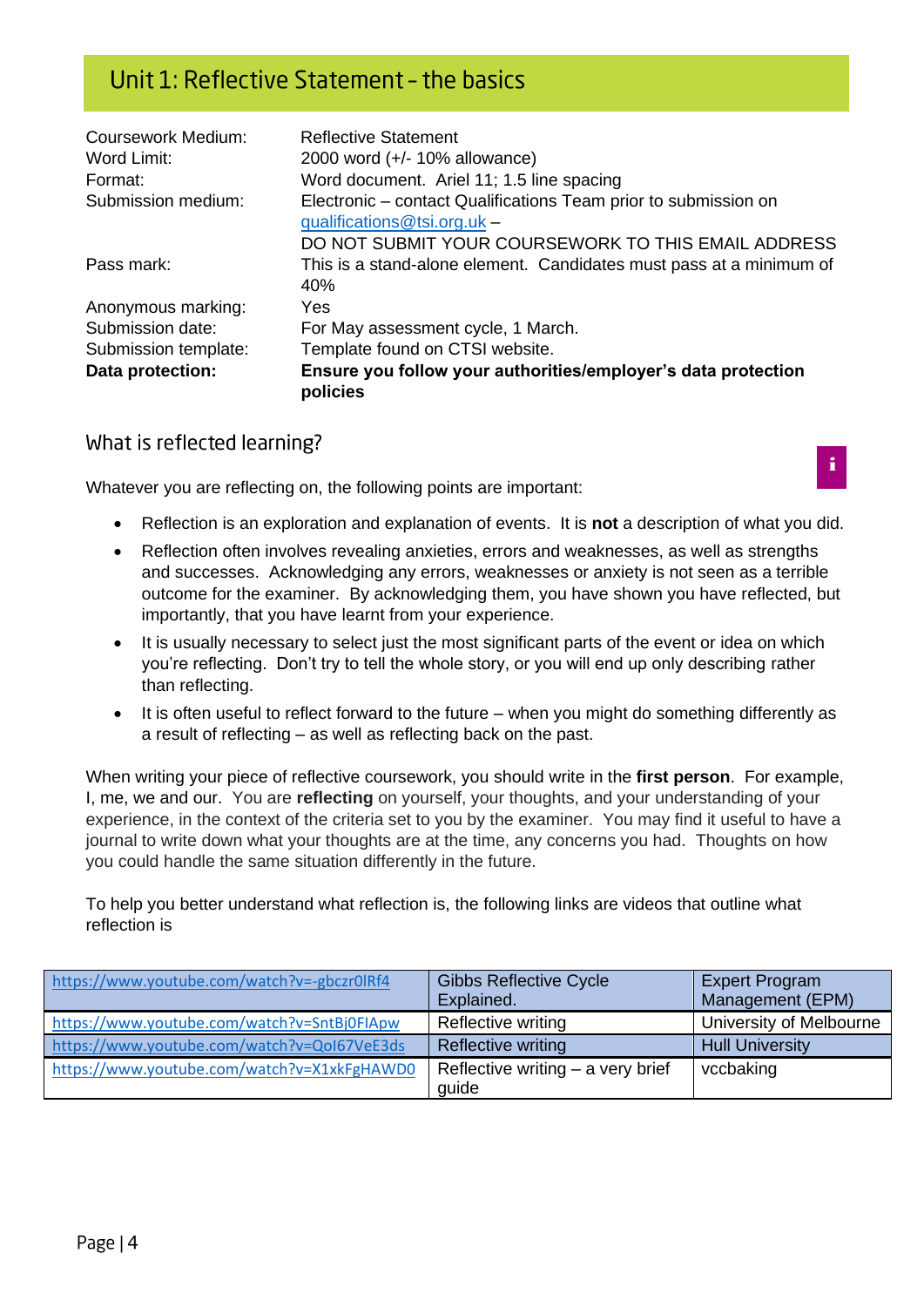# What is the examiner expecting from your submission?

The examiner will be expecting you to have covered specifics areas that outline your experience. They have provided you with set criteria that they want you to cover that will meet specific requirements. Using the assessment criteria found at the end of the coursework document, this will help you to understand where you will gain and lose marks.

The areas below outline what sections you should include. You will need to determine where these take you and what you should include within your submission.

- Description;
- Exploration; and
- Analysis

In addition to this, you should expect:

• An outcome or a conclusion.

Coursework can be found using the following link:

[Unit 1 coursework requirements](https://www.tradingstandards.uk/media/documents/practitioners/cpcf/coursework/unit-1-coursework-for-2021-cycle-final.pdf)

i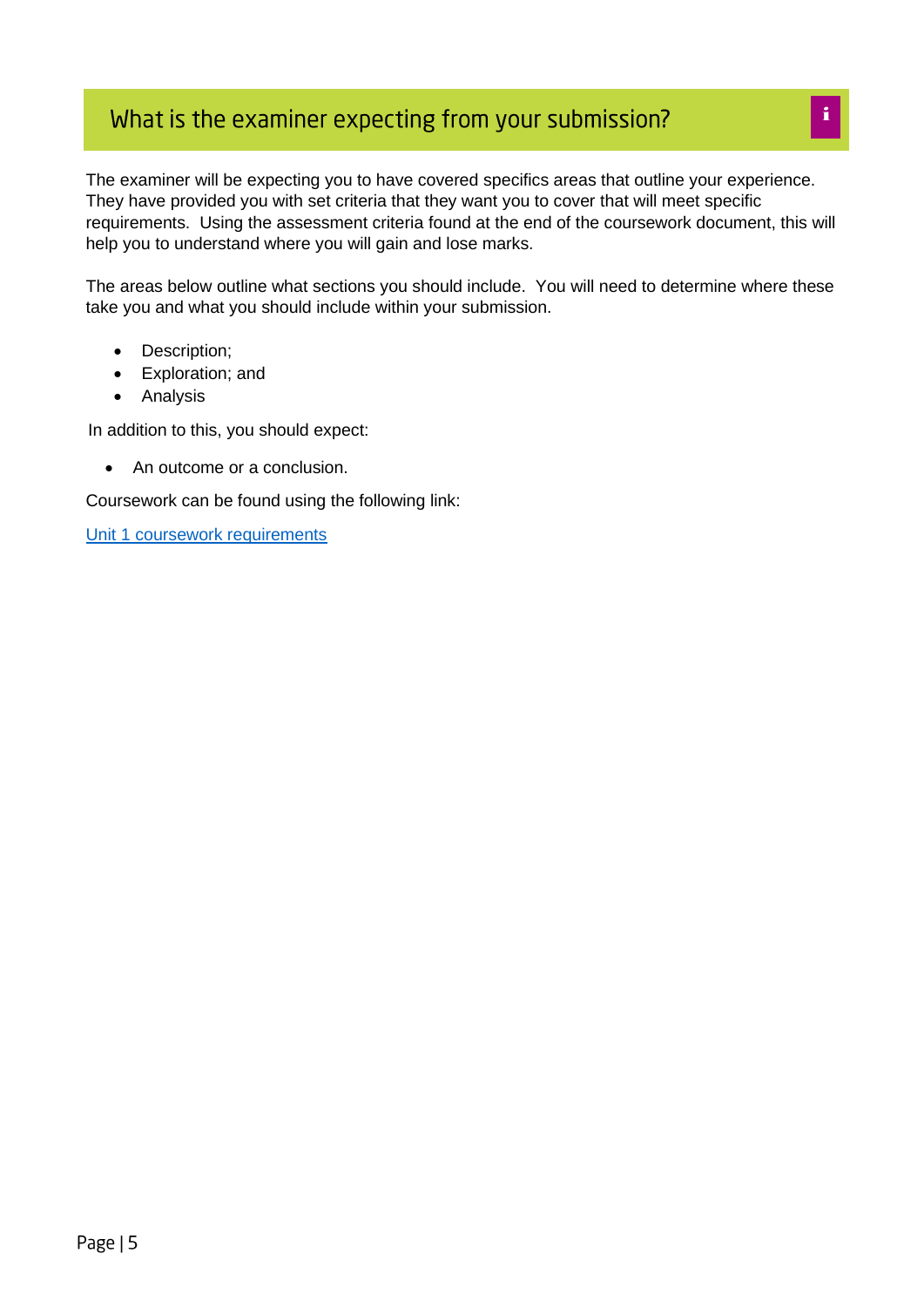| <b>Coursework Medium:</b> | Case study                                                                |
|---------------------------|---------------------------------------------------------------------------|
| Word Limit:               | 2000 word (+/- 10% allowance)                                             |
| Format:                   | Word document. Ariel 11; 1.5 line spacing                                 |
| Submission medium:        | Electronic - contact Qualifications Team prior to submission on           |
|                           | qualifications@tsi.org.uk -                                               |
|                           | DO NOT SUBMIT YOUR COURSEWORK TO THIS EMAIL ADDRESS                       |
| Pass mark:                | This is a stand-alone element. Candidates must pass at a minimum of       |
|                           | 40%                                                                       |
| Submission date:          | For May assessment cycle, 1 March.                                        |
| Submission template:      | Template found on CTSI website.                                           |
| Data protection:          | Ensure you follow your authorities/employer's data protection<br>policies |

#### What is a case study?

Within higher education, an often-used method for assessing knowledge is the use of case studies. For the CPCF candidates are expected to complete an **Analytical** style case study. This means you will attempt to understand and write in detail what has happened and why.

Before you commence writing, you should consider the following:

- Review in detail the 'case'.
- Make notes and highlight any areas of particular or pertinent facts. Highlight the key problems.
- What will you focus on for your analysis? Pinpoint the significant problems. [Remember that you have a word count that you will need to fit what you want to state, make sure you don't focus on too many areas.]
- Are there any possible solutions? Identify them in your coursework. ...
- Provide the examiner with your 'best' solution.

The following are resources on case law:

| https://emedia.rmit.edu.au/learninglab/content/writing-legal-scenario                          | <b>RMIT University</b> |
|------------------------------------------------------------------------------------------------|------------------------|
|                                                                                                |                        |
| https://www.mindtools.com/pages/article/newSTR 98.htm                                          | Mindtools.com          |
| https://www.survivelaw.com/post/951-writing-convincing-assignments-critical-analysis-checklist | Survivelaw.com         |

### What type of a study?

You will be required to provide an analytical case study. You would be expected to:

- analyse a specific case in all its complexity; and
- explain the elements of its complexity by using a certain theory / different theory

The examiner will set each year assessment criteria that you will use to complete the case study that looks at a 'real life' situation/subject that you have been/or is involved in. You will analyse this situation.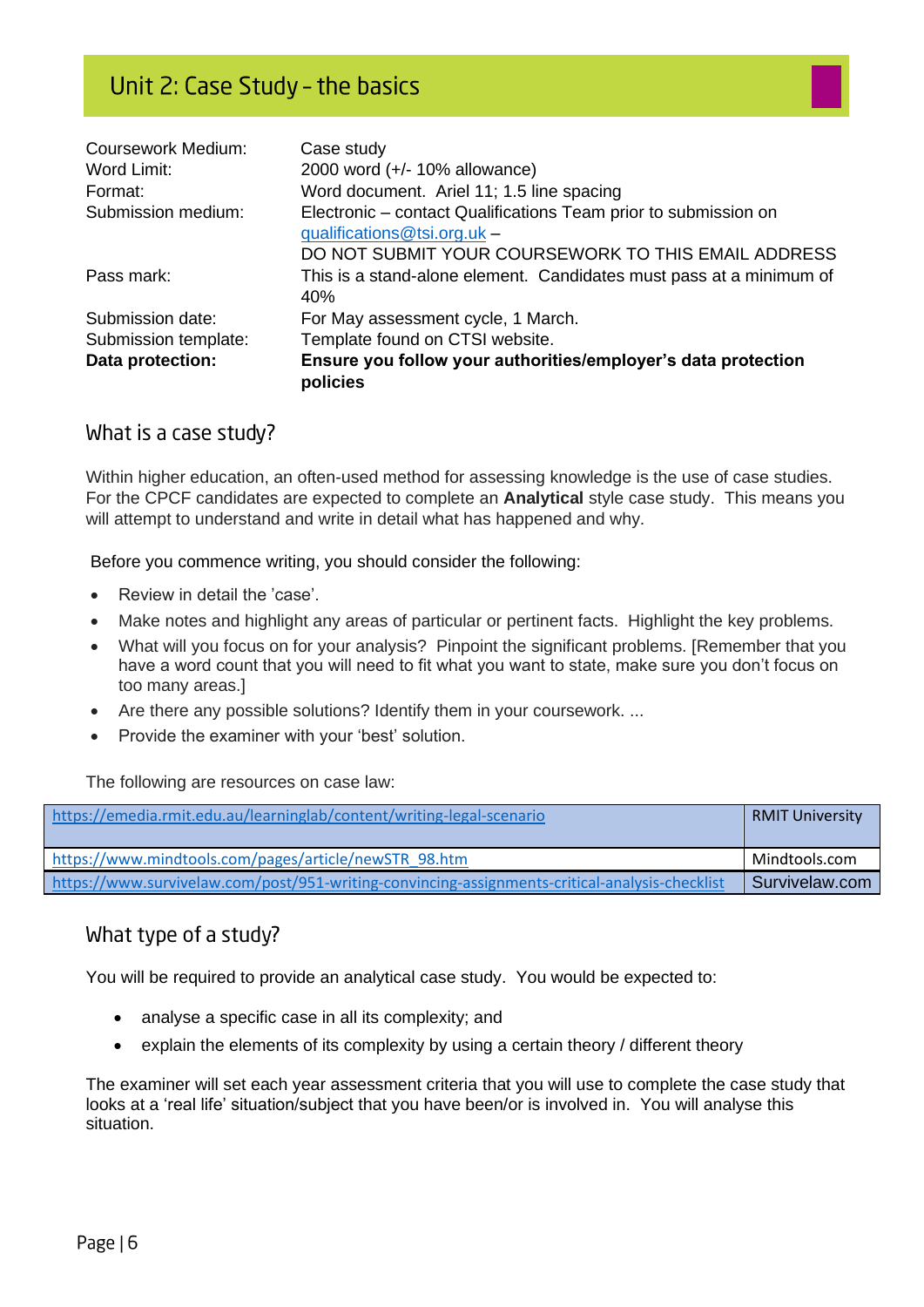## What is the examiner expecting from your submission?

The examiner will assess your submission to see how it meets the assessment criteria. You should use the criteria to help you understand where you will gain marks and lose them. The assessment criteria is found at the end of the coursework document.

The areas below outline what sections you should include. You will need to determine where these take you and what you should include within your submission.

- Introduction.
- Background.
- Analysis.
- Any theories
- Conclusion

The format you will provide your submission is using essay style.

Coursework can be found using the following link:

[Unit 2 coursework requirements](https://www.tradingstandards.uk/practitioners/training-development/qualifications-resources#stage1info)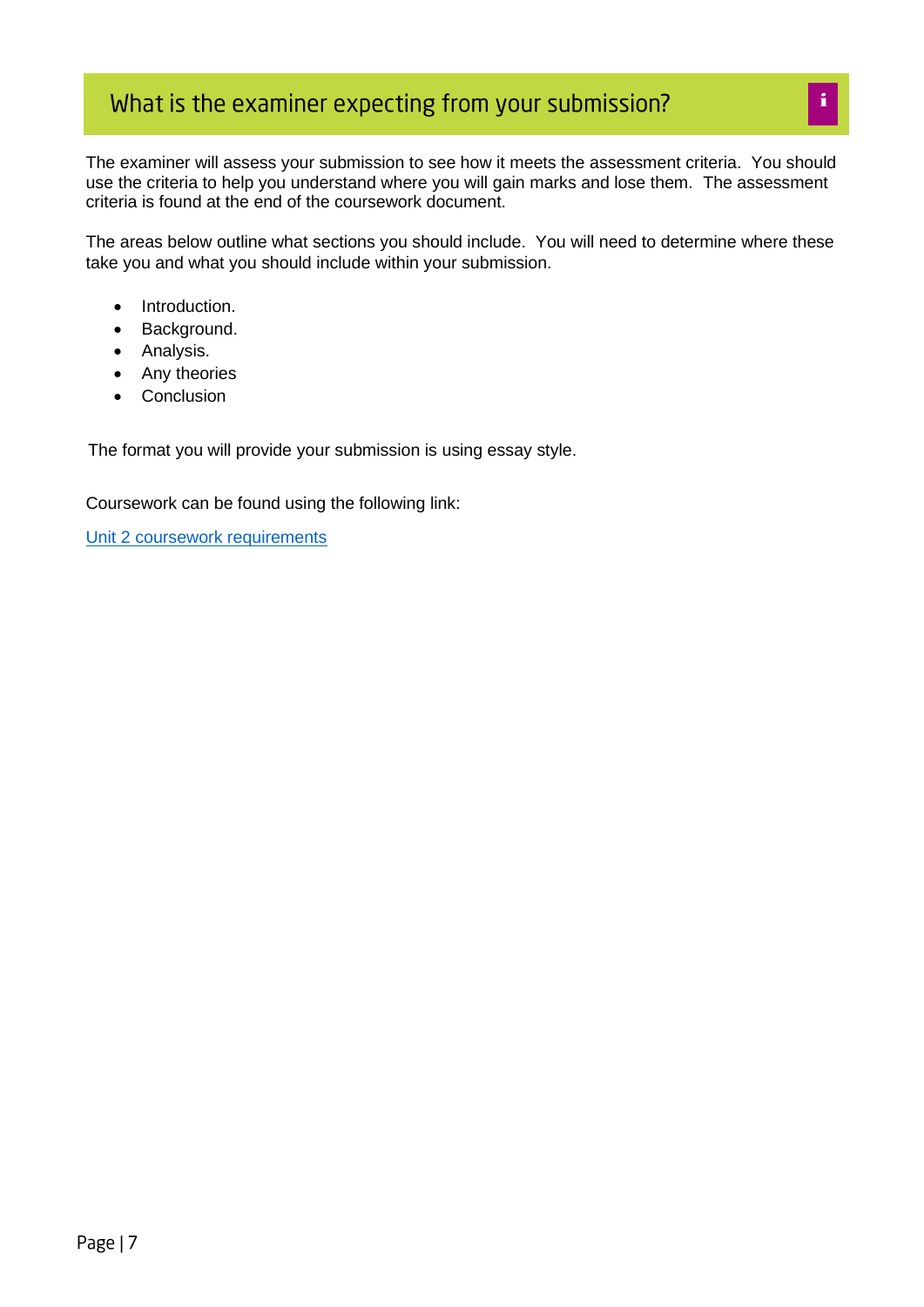## Unit 3: Report - the basics

| <b>Coursework Medium:</b> | Report                                                                    |
|---------------------------|---------------------------------------------------------------------------|
| Word Limit:               | 2000 word (+/- 10% allowance)                                             |
| Format:                   | Word document. Ariel 11; 1.5 line spacing                                 |
| Submission medium:        | Electronic – contact Qualifications Team prior to submission on           |
|                           | qualifications@tsi.org.uk -                                               |
|                           | DO NOT SUBMIT YOUR COURSEWORK TO THIS EMAIL ADDRESS                       |
| Pass mark:                | This is a stand-alone element. Candidates must pass at a minimum of       |
|                           | 40%                                                                       |
| Submission date:          | For May assessment cycle, 1 March.                                        |
| Submission template:      | Template found on CTSI website.                                           |
| Data protection:          | Ensure you follow your authorities/employer's data protection<br>policies |

#### What is a Report?

"an account given of a particular matter, especially in the form of an official document, after thorough investigation or consideration by an appointed person or body."

The report concisely identifies and examines the criteria set by the examiner. It will inform the reader simply and objectively of the information requested.

Essentially, your report will be a short, sharp, concise document which is written for the purposes of identifying your knowledge in a particular area, to the examiner. The examiner will ask you to identify/explain your understanding within certain areas associated with the syllabus.

The use of writing a report as an assessment method, is to identify that you are able to collate your findings/thoughts and understanding, in a concise manner. It is set out clearly and is easily understood.

A report is a structured form of writing that will follow set conventions. The main qualities to a report are:

- Accuracy;
- Simplicity;
- Clarity; and
- Readability

The report's structure and presentation should help the reader to understand the main points quickly and easily.

The following links are video links to resources on report writing.

| https://www.youtube.com/watch?v=unsFK23vJjk        | <b>Report Writing</b>                        | <b>Queen's University</b><br><b>Belfast</b> |
|----------------------------------------------------|----------------------------------------------|---------------------------------------------|
| https://www.youtube.com/watch?v=z7tU3tKfjsE        | <b>Writing Effective Short</b><br>Reports    | Gregg Learning                              |
| https://www.youtube.com/watch?v=A59 arTTq9w        | <b>Report Writing</b>                        | University of<br>Wolverhampton              |
| https://uwl.libguides.com/c.php?g=653848&p=4601832 | Resource info from University of West London |                                             |